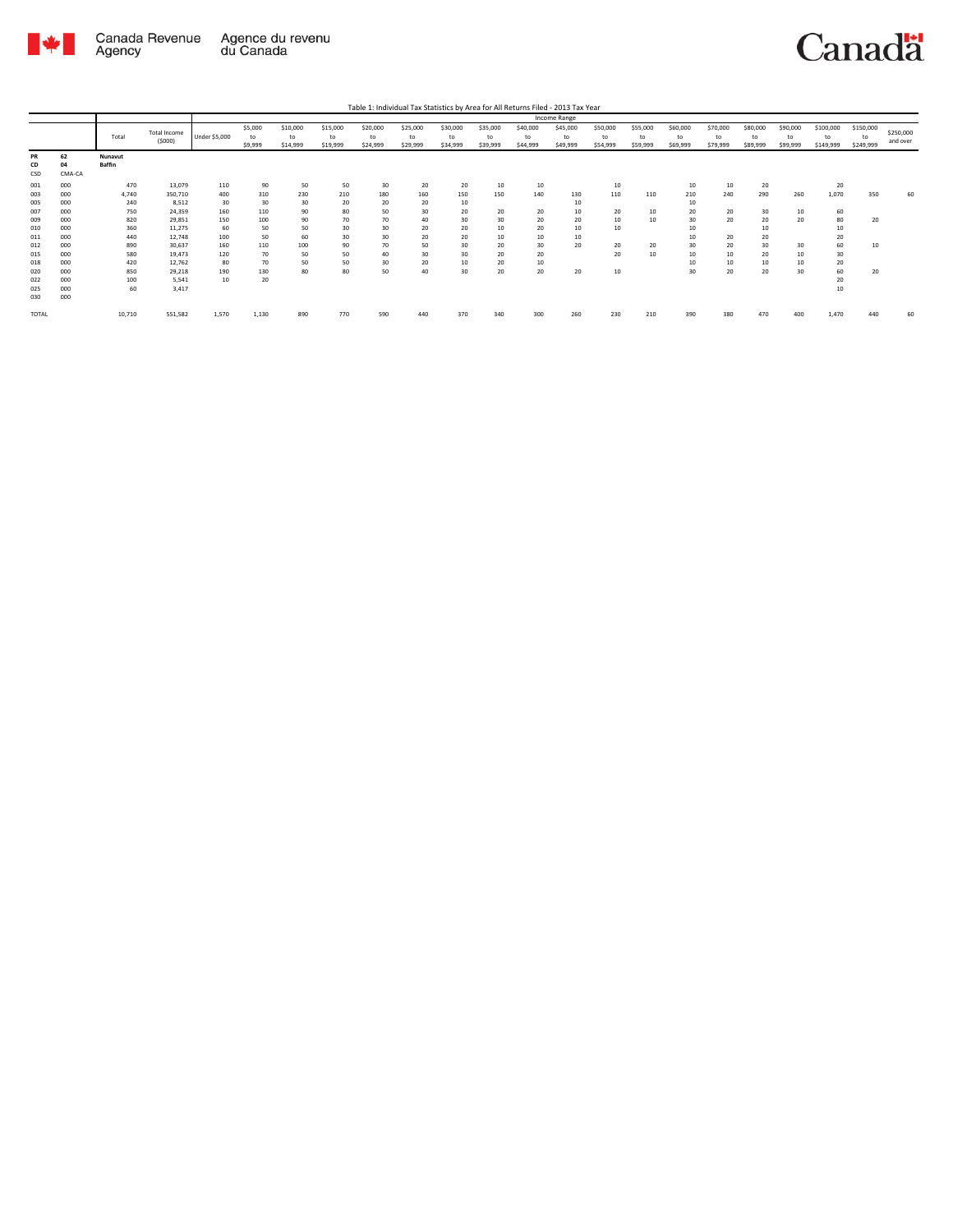

## Canadä

Table 1: Individual Tax Statistics by Area for All Returns Filed - 2013 Tax Year

|       |        |          |              |                      |         |          |          |          |          |          |          |          | <b>Income Range</b> |          |          |          |          |          |          |               |           |          |           |           |           |
|-------|--------|----------|--------------|----------------------|---------|----------|----------|----------|----------|----------|----------|----------|---------------------|----------|----------|----------|----------|----------|----------|---------------|-----------|----------|-----------|-----------|-----------|
|       |        | Total    | Total Income |                      |         |          |          | \$5,000  | \$10,000 | \$15,000 | \$20,000 | \$25,000 | \$30,000            | \$35,000 | \$40,000 | \$45,000 | \$50,000 | \$55,000 | \$60,000 | \$70,000      | \$80,000  | \$90,000 | \$100,000 | \$150,000 | \$250,000 |
|       |        |          | (5000)       | <b>Under \$5,000</b> | to      | to       | to       | to       | to       | to       | to       | to       | to                  | to       | to       | to       | to       | to       | to       | to            |           | and over |           |           |           |
|       |        |          |              |                      | \$9,999 | \$14,999 | \$19,999 | \$24,999 | \$29,999 | \$34,999 | \$39,999 | \$44,999 | \$49,999            | \$54,999 | \$59,999 | \$69,999 | \$79,999 | \$89,999 | \$99,999 | \$149,999     | \$249,999 |          |           |           |           |
| PR    | 62     | Nunavut  |              |                      |         |          |          |          |          |          |          |          |                     |          |          |          |          |          |          |               |           |          |           |           |           |
| CD    | 05     | Keewatin |              |                      |         |          |          |          |          |          |          |          |                     |          |          |          |          |          |          |               |           |          |           |           |           |
| CSD   | CMA-CA |          |              |                      |         |          |          |          |          |          |          |          |                     |          |          |          |          |          |          |               |           |          |           |           |           |
| 014   | 000    | 490      | 15,462       | 90                   | 90      | 60       | 40       | 30       | 20       | 20       | 10       | 20       |                     |          |          | 20       | 10       | 20       | 20       | 30            |           |          |           |           |           |
| 015   | 000    | 1,340    | 48,118       | 290                  | 240     | 120      | 100      | 80       | 70       | 30       | 40       | 20       | 20                  | 20       | 30       | 30       | 40       | 40       | 30       | 130           | 20        |          |           |           |           |
| 016   | 000    | 250      | 8,108        | 60                   | 30      | 30       | 20       | 10       |          |          |          |          |                     |          |          |          |          |          |          | $\sim$<br>2U. |           |          |           |           |           |
| 017   | 000    | 1,760    | 97,342       | 260                  | 150     | 110      | 110      | 80       | 80       | 70       | 60       | 60       | 40                  | 40       | 30       | 60       | 70       | 80       | 90       | 290           | 70        | 10       |           |           |           |
| 019   | 000    | 250      | 10,380       | 30                   | 30      | 20       | 20       | 20       | 20       | 10       |          |          |                     |          |          |          | 10       | 10       |          | 20            |           |          |           |           |           |
| 023   | 000    | 1,220    | 51,394       | 220                  | 140     | 120      | 90       | 70       | 70       | 40       | 40       | 30       | 30                  | 20       | 20       | 40       | 50       | 60       | 50       | 120           | 20        |          |           |           |           |
| 027   | 000    | 510      | 15,667       | 140                  | 50      | 40       | 50       | 50       | 30       | 20       | 10       |          |                     |          |          | 10       | 20       | 20       | 10       | 20            | 10        |          |           |           |           |
| TOTAL |        | 5,820    | 246,471      | 1,080                | 730     | 500      | 430      | 340      | 290      | 210      | 170      | 160      | 120                 | 100      | 100      | 170      | 210      | 220      | 210      | 630           | 140       | 20       |           |           |           |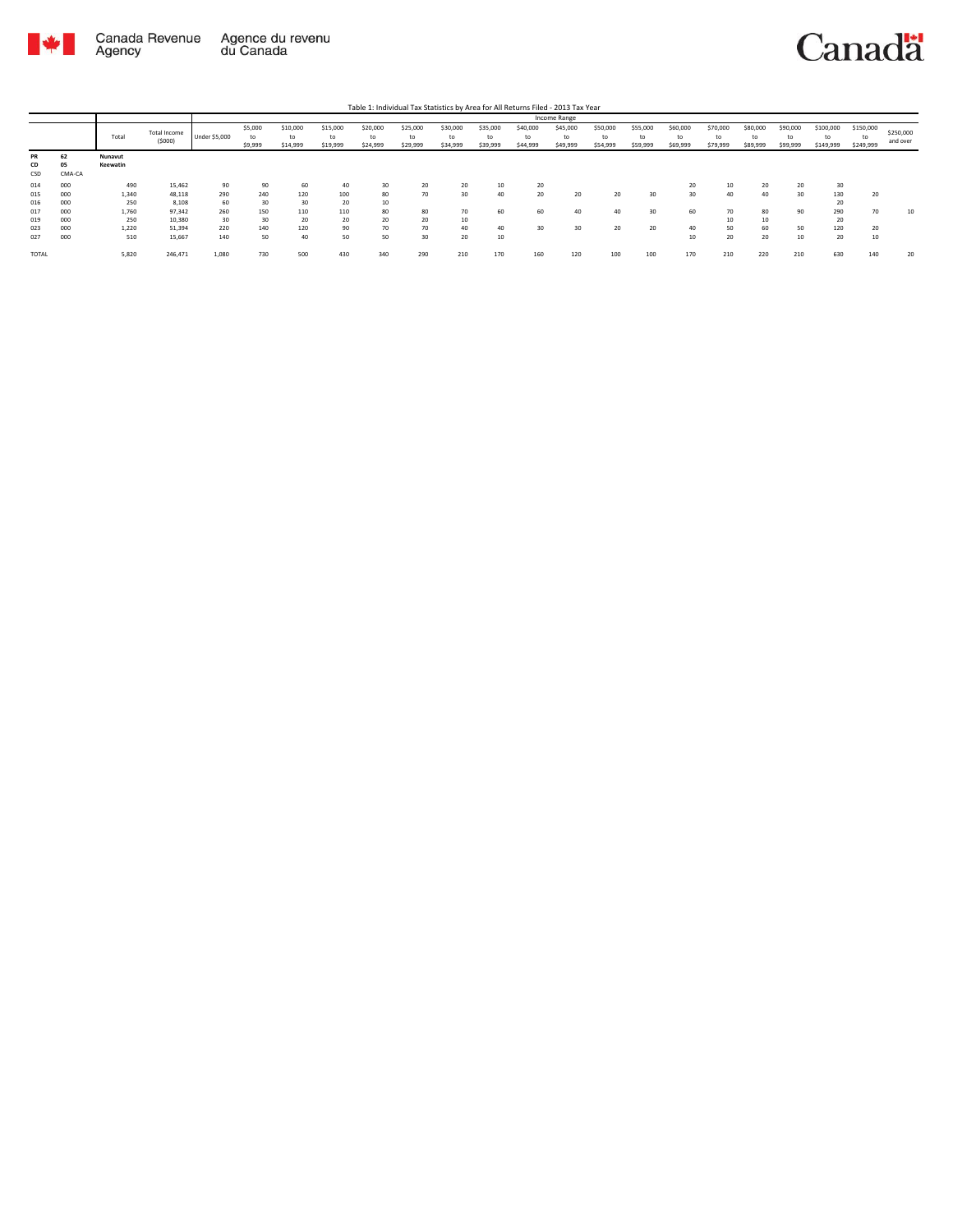

## Canadä

Table 1: Individual Tax Statistics by Area for All Returns Filed - 2013 Tax Year

|           |        |           |              |               |         |          |          |          |          |                |          |          | Income Range |                |                |                            |                            |          |          |           |                 |           |
|-----------|--------|-----------|--------------|---------------|---------|----------|----------|----------|----------|----------------|----------|----------|--------------|----------------|----------------|----------------------------|----------------------------|----------|----------|-----------|-----------------|-----------|
|           |        | Total     | Total Income |               | \$5,000 | \$10,000 | \$15,000 | \$20,000 | \$25,000 | \$30,000<br>to | \$35,000 | \$40,000 | \$45,000     | \$50,000       | \$55,000<br>to | \$60,000<br>to<br>\$69,999 | \$70,000<br>to<br>\$79,999 | \$80,000 | \$90,000 | \$100,000 | \$150,000       | \$250,000 |
|           |        |           | (5000)       | Under \$5,000 | to      | to       | to       | to       | to       |                | to       | to       |              | to<br>\$54,999 |                |                            |                            |          | to       | to        | to<br>\$249,999 | and over  |
|           |        |           |              |               | \$9,999 | \$14,999 | \$19,999 | \$24,999 | \$29,999 | \$34,999       | \$39,999 | \$44,999 | \$49,999     |                | \$59,999       |                            |                            | \$89,999 | \$99,999 | \$149,999 |                 |           |
| <b>PR</b> | 62     | Nunavut   |              |               |         |          |          |          |          |                |          |          |              |                |                |                            |                            |          |          |           |                 |           |
| CD        | 08     | Kitikmeot |              |               |         |          |          |          |          |                |          |          |              |                |                |                            |                            |          |          |           |                 |           |
| CSD       | CMA-CA |           |              |               |         |          |          |          |          |                |          |          |              |                |                |                            |                            |          |          |           |                 |           |
| 047       | 000    | 450       | 13,763       | 120           | 60      | 40       | 40       | 30       | 20       | 20             | 20       | 10       | 10           |                |                |                            |                            | 10       | 10       | 30        |                 |           |
| 059       | 000    | 820       | 29,586       | 160           | 140     | 110      | 60       | 40       | 30       | 20             | 20       | 20       | 20           | 20             | 10             | 20                         | 20                         | 20       | 20       | 80        | 20              |           |
| 073       | 000    | 1,110     | 54,951       | 170           | 130     | 90       | 90       | 60       | 40       | 40             | 30       | 20       | 20           | 30             | 30             | 40                         | 50                         | 40       | 40       | 140       | 50              |           |
| 081       | 000    | 740       | 24,509       | 140           | 120     | 70       | 70       | 50       | 40       | 20             | 20       | 20       | 20           | 30             | 10             | 20                         | 20                         | 20       | 30       | 40        | 10              |           |
| 087       | 000    | 500       | 16,133       | 100           | 60      | 60       | 50       | 40       | 30       | 30             | 20       | 10       |              |                |                |                            | 10                         | 10       |          | 30        |                 |           |
| TOTAL     |        | 3,630     | 138,943      | 670           | 510     | 370      | 310      | 230      | 170      | 140            | 110      | 90       | $\Omega$     | 80             | 60             | 110                        | 100                        | 110      | 110      | 310       | 100             |           |